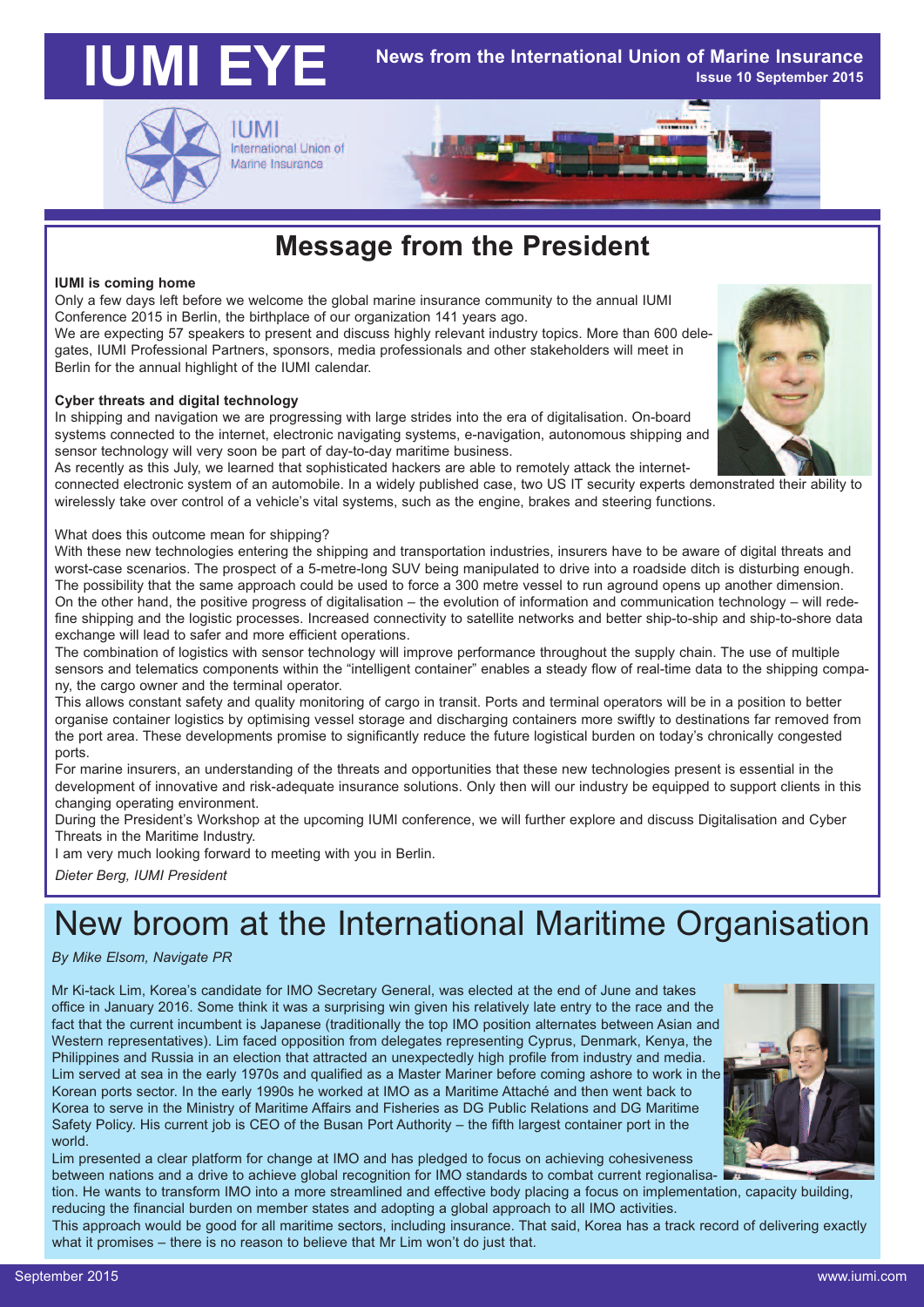### IUMI at the Maritime Safety Committee 95th Session 3-12 June 2015

*By Nick Gooding FCII, IUMI Alternate Officer at the IMO*

The 95th session of the Maritime Safety Committee met at IMO headquarters in London in June. Lars Lange, Michael Kingston and Nick Gooding were in attendance representing IUMI. The meeting was chaired by Christian Breinholt of Denmark. In addition to the previously published agenda items the Committee also considered unsafe mixed migration by sea, cyber security matters and passenger ship safety. There were three working groups and one drafting group formed as set out below: WG1 - IGF Code

WG2 - Maritime Security/Piracy

WG3 - Goal Based New Ship Construction Standards

DG1 - Amendments to IMO Mandatory Instruments

The substantive issues arising from the meeting of interest to marine insurers were as follows:

### **IGF Code adopted**

The MSC adopted the International Code of Safety for Ships using Gases or other Low-Flashpoint Fuels (the IGF Code), along with the amendments to make the Code mandatory under SOLAS. The code aims to minimise the risk to ship, its crew and the environment with regard to the nature of the fuels involved. The new regulations require ships constructed after the expected date of entry into force, on 1 January 2017, to comply with the IGF Code requirements.

### **IMSBC Code amendments adopted and guidance approved**

Amendments made to the IMSBC Code included those intended to improve the requirements relating to the provisions for concentrates or other cargoes which may liquefy, which included amendments to the provisions for specially constructed cargo ships for confining cargo shift. There was the addition of new individual schedules for iron ore fines and amendments to other existing ones.

#### **Unsafe mixed migration by sea**

During a specially convened session this difficult and very current topic was discussed in a highly charged atmosphere with compelling interventions made by nations who are receiving the majority of the migrant population. MSC agreed that urgent action was required to prevent huge losses of life. It was stressed that there was the need for the international community to make greater efforts to address the problem through safer and more regular migration pathways, and to take action against criminal smugglers. To this end the Committee agreed to place an agenda item on its work programme.

#### **Passenger ship safety**

The MSC approved draft amendments to the SOLAS regulation 11-2/13 to extend the requirements for evacuation analysis to all passenger ships, not just ro-ro passenger ships. Also approved were draft amendments to the SOLAS regulation 11-2/22 to clarify when watertight doors may be opened during a voyage.

#### **Cyber Security**

A number of countries had submitted papers and an interesting debate took place on this topic. An industry group, including BIMCO, ICS and CLIA, are working on developing guidance on cyber security on board ships, which is to be submitted to the next meeting of the Facilitation Committee (FAL 40) and to MSC 96 in 2016. It was not felt necessary to set up a correspondence group but member states and international organisations were asked to collaborate on proposals for guidance on maritime cyber security and submit them to the next session.

### **Privately Contracted Armed Security Personnel**

MSC approved revised interim recommendations for flag States regarding the use of privately contracted armed security personnel on board ships in high risk areas who should now hold valid, accredited certification to the ISO standard 28007-1:2015 or meet applicable national requirements.

Christian Breinholt and Vice Chairman Captain Segar did not stand for re-election. The plenary elected Brad Groves of Australia as Chairman, and Juan Carlos Cubision of Argentina as Vice Chairman.

### Places of Refuge Table Top Exercise Malta

#### *By Lars Lange, IUMI Secretary General*

Following the MSC Flaminia, the Stolt Valor, the Maritime Maisie incidents and many others, the need for ships in distress to reach a reliable Place of Refuge immediately after a casualty has happened is, as before, very high on IUMI's agenda.

In view of this IUMI has welcomed and supported the EU initiative to develop "EU guidelines on Places of Refuge" based on EU law already in place. The guidelines provide practical advice to all parties involved in a casualty, including contact partners, telephone partners, flow charts for procedures and steps to be taken. A major objective is to avoid negative decisions from coastal states with regard to granting a place of refuge without proper consideration, and without properly explaining the reasons for a negative decision. Also, the collaboration between the involved states, salvors, vessel, insurance and other stakeholders is important. During a table top exercise which took place on 1 September 2015 in Malta, the new draft guidelines were tested by stakeholders from most European Countries. Industry representatives such as ship-owners, salvors, P&I and IUMI were invited to the exercise as

observers and consultants. The exercise, in which newly developed communication tools between involved parties were also tested, showed that all is in place and ready to go. EU representatives plan to publish the final version of the Guidelines by the end of 2015.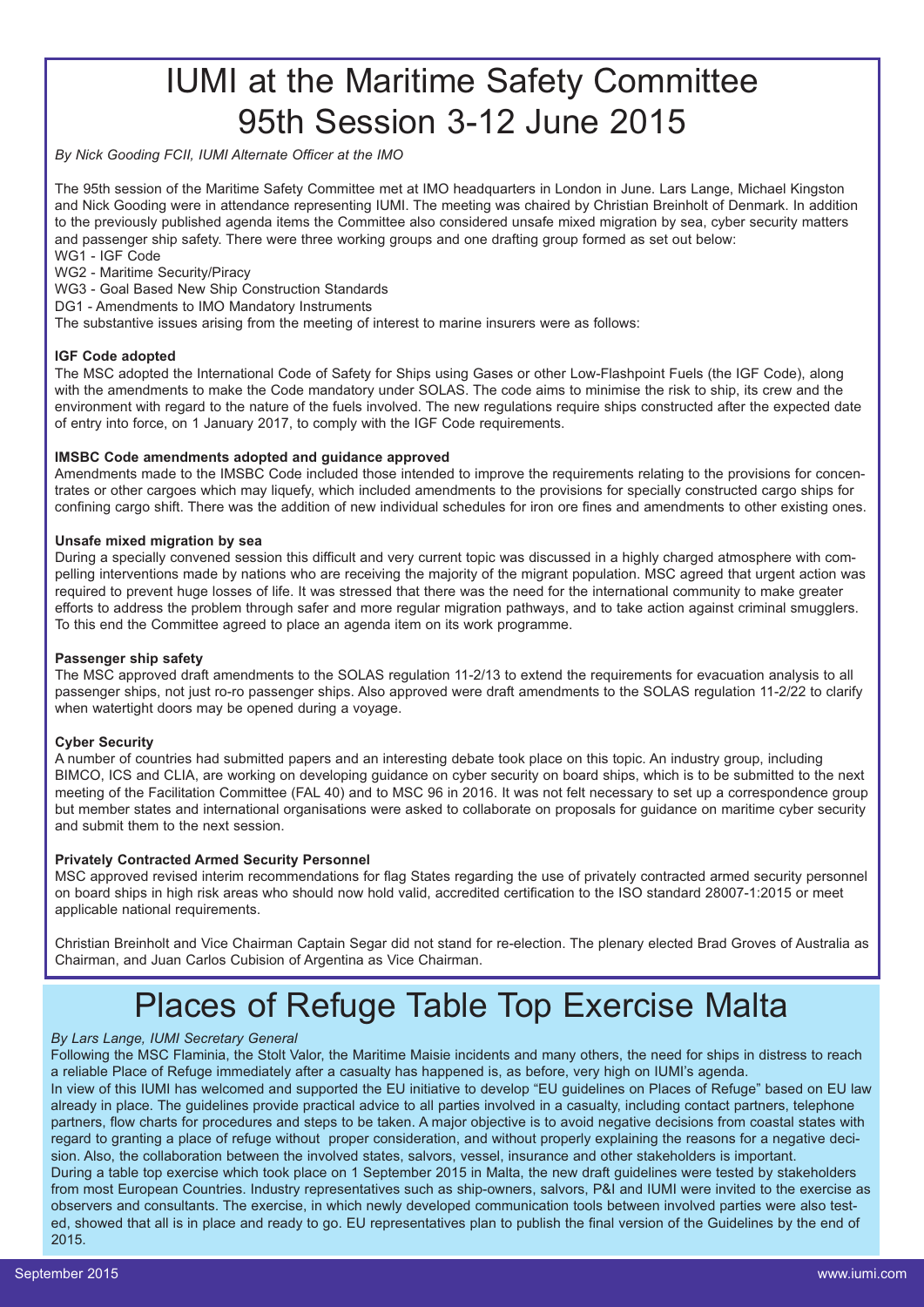### Iran Sanctions after the Vienna Agreement

*By Prof Dr. Dieter Schwampe, Dabelstein & Passehl, www.da-pa.com, IUMI Professional Partner*

In July 2015, the negotiations of the so-called E3/EU+3 (China, France, Germany, the Russian Federation, the United Kingdom and the United States, with the High Representative of the European Union for Foreign Affairs and Security Policy) and the Islamic Republic of Iran have led to the Joint Comprehensive Plan of Action (JCPOA - [http://www.eeas.europa.eu/statements](http://www.eeas.europa.eu/statements-eeas/docs/iran_agreement/iran_joint-comprehensive-plan-of-action_en.pdf)[eeas/docs/iran\\_agreement/iran\\_joint-comprehensive-plan-of-action\\_en.pdf\)](http://www.eeas.europa.eu/statements-eeas/docs/iran_agreement/iran_joint-comprehensive-plan-of-action_en.pdf), which aims to finalise the dispute with Iran over its nuclear program.

The JCPOA was endorsed by the Security Council Resolution 2231/2015 on 20 July 2015 [\(http://www.un.org/en/sc/inc/pages/pdf/pow/RES2231E.pdf\)](http://www.un.org/en/sc/inc/pages/pdf/pow/RES2231E.pdf). In its preface and preamble, the JPCOA states that "the JCPOA will produce the comprehensive lifting of all UN Security Council sanctions as well as multilateral and national sanctions related to Iran's nuclear programme, including steps on access in areas of trade, technology, finance, and energy".

But this does not mean that all sanctions imposed, including those imposed by the EU and the USA, were lifted instantly. Previously, sanction activities (as set out in the Annexes of JCPOA) will be permitted again beginning from the implementation day.

This is the day when the International Atomic Energy Agency (IAEA) will verify that Iran has implemented the nuclear-related measures described in the JCPOA, and on which, simultaneously, the EU and the USDA lift their sanctions and the UN Security Council terminates its Resolutions which form the basis for the sanctions legislation.

Various state agencies have indicated that they do not expect the implementation day to be reached before the first quarter of 2016, until then all current sanctions generally remain in place. Exceptions to sanctions were made with respect to supply, sale, or transfer of items, materials, equipment, goods and technology, and the provision of any related technical assistance, training, financial assistance, investment, brokering or other services required, as provided for by the JCPOA for the modification of certain nuclear installations in Iran and the export of Iran's enriched Uranium in excess of 300 kg.

The sanctions relief period, which had in the course of the negotiations, eased certain sanctions was extended until implementation day. Insurers are alerted that outside the mentioned reliefs all existing sanctions on insurance remain in place until the implementation day.

This article is meant to provide general information only, any specific decision should be made only on basis of profound legal advice. The author is a partner at Dabelstein & Passel, which is a specialist maritime and marine insurance law firm and IUMI Professional Partner. He is available for such advice under d.schwampe@da-pa.com. Dabelstein & Passel





### IUMI welcomes Shanghai Institute of Marine Insurance as new member association

#### *By Lars Lange, IUMI Secretary General*

During the 141th IUMI conference this September in Berlin, the IUMI council will be asked to approve China's first professional marine insurance association application, the Shanghai Institute of Marine Insurance (SIMI). SIMI was officially founded in December 2013. Based in Shanghai, SIMI will represent all national and international matters with regard to marine insur-ance and also act as partner for Chinese insurance regulation. The members of the institute include domestic companies such as PICC, CPIC and Ping An Insurance, and also foreign companies such as Lloyd's, Sumitomo Mitsui and Allianz.



IUMI views China, as well as the whole Asia region, as extremely important for the future of marine insurance and expects significant growth in this market. Therefore IUMI is extremely pleased to be able to start a partnership with SIMI and to work closely together on marine insurance issues relevant for both, SIMI and IUMI. SIMI Secretary General Xu Feng will be attending the IUMI Berlin conference for the official welcome of SIMI.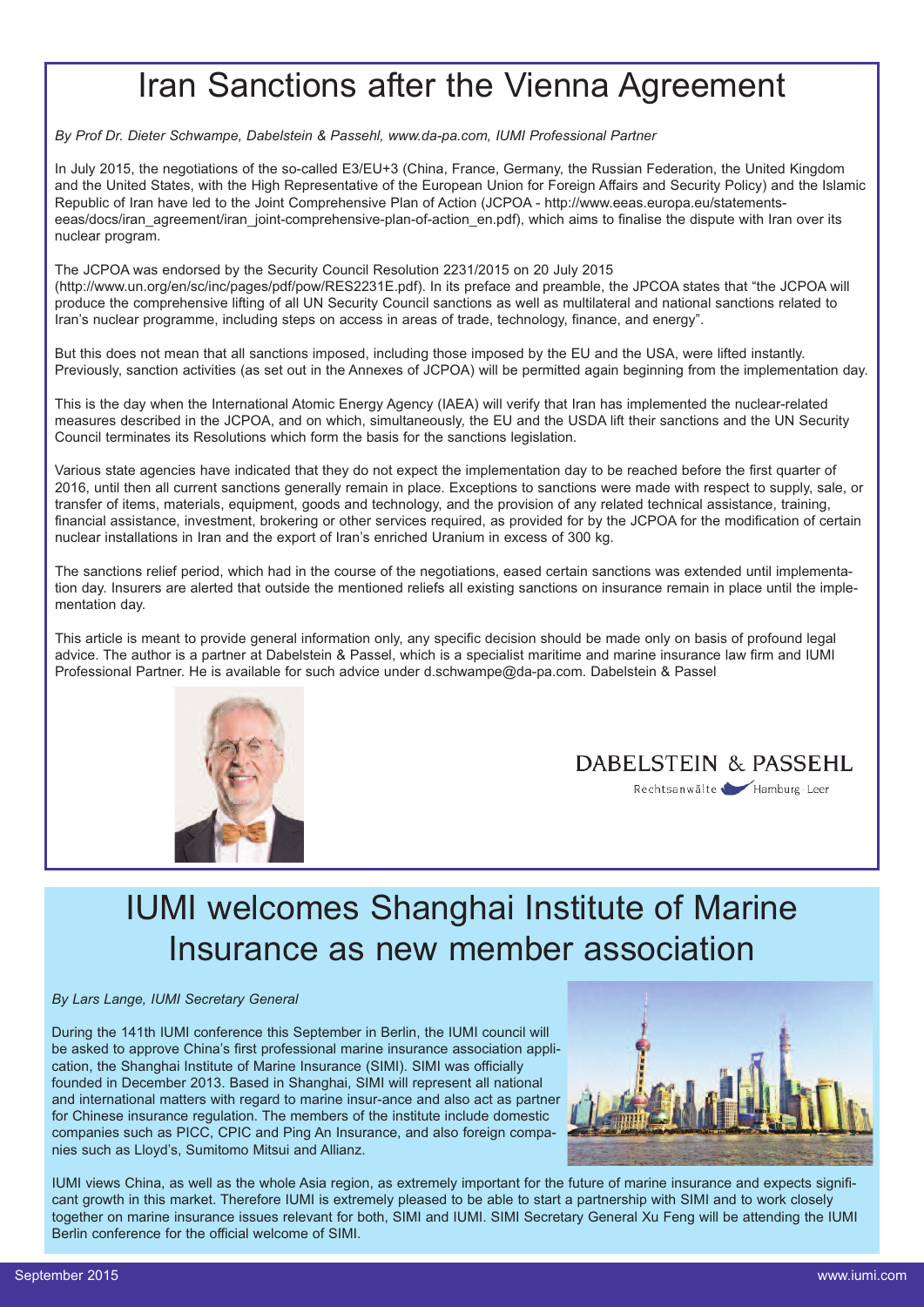# A holistic view of fire prevention

By Rob Voskamp, Surveyor at Verweij Hoebee Group, a BMT Group company, www.verweij-hoebee.nl IUMI Professional Partner

Over the last few years, the commercial shipping industry has seen a steady increase in the number of refits or rebuilds of vessels due to the lack of funding available for capital investment in new build projects. By their nature, major modifications or repairs to a vessel can involve a large number of different parties, each with their own speciality and specific assigned scope of work. Managing these parties and ensuring that safe systems of work are implemented to prevent potentially hazardous situations can be problematic for the owners – something which has certainly come to the fore in recent years with a number of large fishing trawlers being lost to fire damage.

It's worth noting that regardless of where the refit/rebuild takes place, either in a recognised yard or alongside, the overall responsibility and authority of the vessel remains with the vessel's owners.

Specifically, in relation to hot works such as welding or cutting, underwriters are now demanding a fire prevention protocol (FPP) is enforced for the duration of the refit/rebuild project, helping to create and maintain general awareness of the safety hazards and risks involved. Considered to be an enhancement of existing safety procedures such as the General Safety Rules of the Yard, the FPP allows owners to prove that all possible measures are taken, and continue to be taken in order to prevent fires on board the ship.

In response to this, independent marine survey expert Verweij & Hoebee, has worked closely with underwriters and vessel owners to develop an FPP framework. On the basis that every refit/rebuild project is different, the FPP can be tailored accordingly to satisfy the specific project and the underwriters' requirements.

In particular, the FPP recommends that the owners engage with a safety company to supply Safety Officers and Fire Guards who will take a holistic view to the potential fire hazards. The focus must not be solely on the person carrying out the specific welding or cutting work – the protocol will consider the surrounding area. For example, the industry has witnessed in the past a situation whereby another person on board the ship has left boxes that contain highly flammable goods such as cleaning agents and insulation materials next to the person who is carrying out the welding work. This unfortunate situation escalated very quickly into a major fire incident with one simple spark from the hot works igniting the boxes. The role of the safety officer and fire guard is to have control over the surrounding area and supervise the necessary safety checks and controls. Therefore, if there are for example, two hot work tasks being carried out at any given time, then it's essential that two fire guards are present at each of the designated areas.

The importance of such a protocol should not be underestimated in maintaining the safety of the personnel on board the ship, as well as complying with the requirements of the underwriters.







### Cargo Semantics: defining terrorism and war perils

### *By Niklas Bengtsson, General Manager, Marine, Inter Hannover, www.inter-hannover.com and Member of the IUMI Cargo Committee*

A changing world presents new challenges for underwriters to evaluate. There are around 40 conflict zones in all continents except Australia and these, together with a looming threat of terrorism and war activities, has driven the cargo committee to include a presentation at this year's conference that will attempt to define the perils of terrorism and war.

Today we see global trade growth returning to the same levels we had experienced eight to ten years ago but with the major difference that our world is suffering from more conflict zones and terrorist activity than we've ever seen before. As cargo is constantly exposed in these areas, the cargo committee thought it would be interesting to have a presentation covering some of the perils exposed under standard cargo insurance conditions: terrorism and war. Do our standard cargo conditions and clauses really live up to today's reality?

The political violence market with specialists covering these perils on a standalone basis has grown considerably over the last decade. Therefore, we decided to invite a political violence underwriter to share his expertise of evaluating these perils of which perhaps a cargo underwriter might have limited experience. Andreas Gippert, a senior underwriter at Inter Hannover (a fully owned subsidiary to Hannover Re), has over 20 years' experience in political risks and political violence and will give a presentation on defining the perils of terrorism and war. He is a highly respected underwriter in the London market and a pioneer in the field of war on land insurance. Hannover Re group is one of the major players within political risks and political violence insurance / reinsurance business.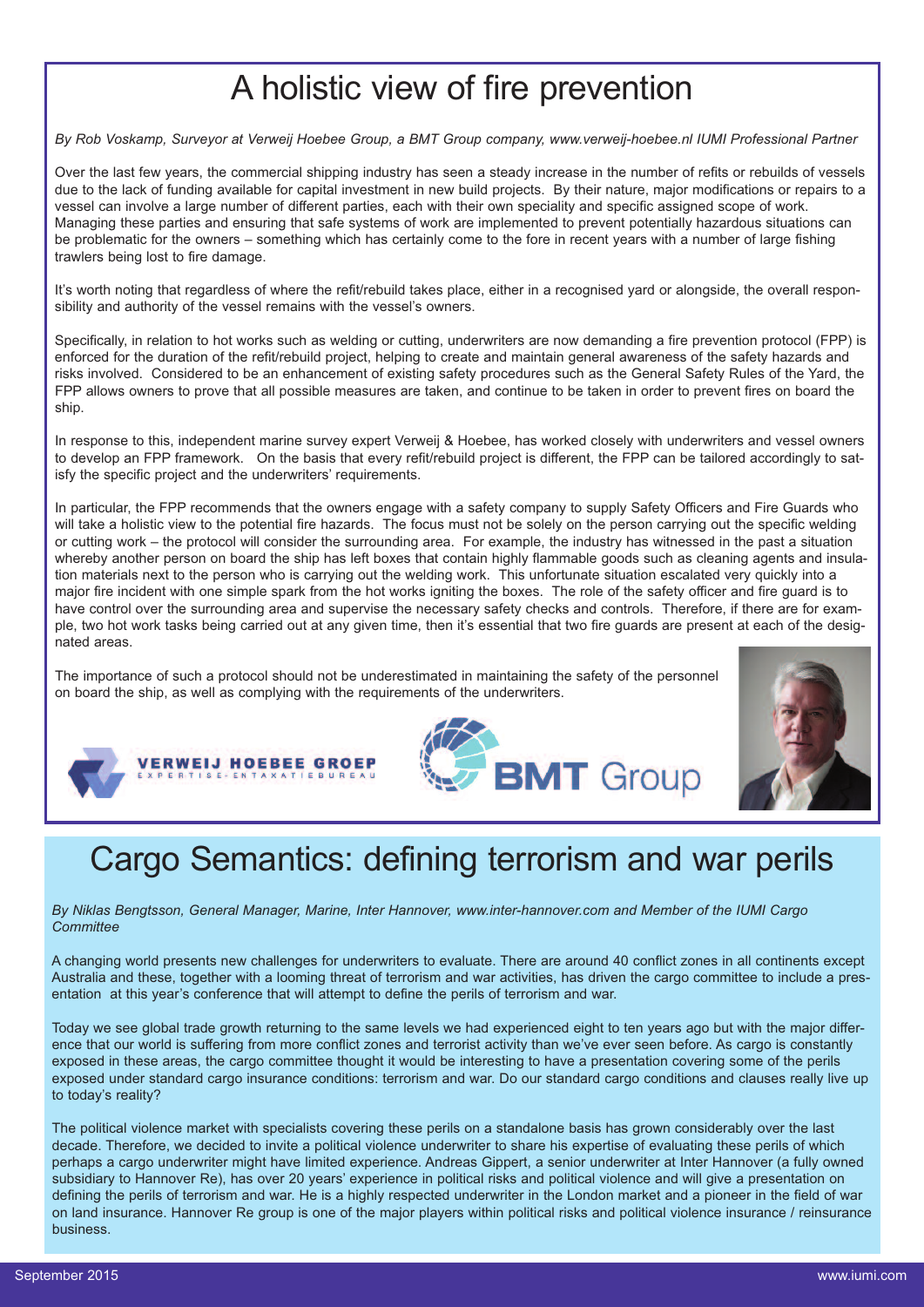### **Q&A** with Robert Ashdown, IACS Secretary General

LEADING THE WAY: dedicated to safe ships and clean seas, IACS Members make a unique contribution to maritime safety and regulation through technical support, compliance verification and research and development. More than 90% of the world's cargo carrying tonnage is covered by the classification design, construction and through-life compliance rules and standards set by the *member societies of IACS. www.iacs.org.uk*

### **How do you view the marine insurance market?**

Both IACS and the marine insurance market share the same objective: reducing risk. We also share many of the challenges such as the technical, financial and human issues that IUMI is highlighting at its upcoming conference. The challenges are similar, but different, and in that context feedback from the marine insurance market can provide useful ancillary information for IACS' members and, in some instances, act as an early warning system. The marine insurance market also has access to considerable marine expertise that can be of great value to IACS. This is why IACS' gold standard Quality Certification scheme has traditionally had representation from marine insurers on its Advisory Committee.

#### **How do you view the relationship between classification societies and insurers?**

Insurance and classification have enjoyed a mutually beneficial relationship ever since the need to have an impartial and independent assessment of a vessel's seaworthiness was established over two hundred and fifty years ago.



*Robert Ashdown, Secretary General, International Association of Classification Societies*

Despite the huge changes in the international shipping industry since then, the relationship between class and insurers remains one of fundamental importance. Whether on specific instances or broader policy aspects, such as compliance with MLC requirements, there are many areas where information and data sharing can be beneficial to both parties.

IACS therefore greatly values the periodic meetings it has with the representative groups from the insurance markets including, inter alia, IUMI, the International Group and the Joint Hull Committee. These meetings take place with the IACS Council (IACS most senior body) each year in December and the incoming IACS Chairman also aims to meet each association bi-laterally. Maintaining and strengthening these relationships forms an important part of IACS commitment to engaging with our industry partners in line with our core values of leadership, technical knowledge, quality performance and transparency.

### **Is there anything you would like to see marine underwriters do differently or better?**

Marine underwriters have valuable data on their claims that can be used to identify trends and issues. While the details may be subject to confidentiality and/or intellectual property issues, certainly trends reflecting possible negative impact on safety and/or the environment would be useful to IACS in addressing classification requirements. Further, underwriters' monitoring of IMO discussions and incident related reports, such as those from MAIB or the US National Transportation Board, in conjunction with their own claims might well offer some recommendations that IACS would welcome. Finally, improved communications between the underwriting community, IACS and the IMO in the form of recommendations for reducing risk and casualties would be beneficial to all parties.

### **What is the biggest issue IACS is likely to be dealing with in the future?**

In line with our values of leadership, IACS is always looking to the future to ensure we remain a key player in developing technical standards, identifying priorities, proposing improvement measures and developing practical responses that can effectively reduce risk from shipping. Looking to the future, IACS views cyber-security as becoming as fundamental to the work of the Association as that related to hull and machinery considerations. IACS intends to build on the work already done on complex systems and use that experience to work towards a better understanding on integration for cyber-security systems centered on safety as the proximate result of system understanding, examination and certification after inspection. Given that designers, ship-builders and shipowners need to be fully cognizant of all risks associated with their vessels, delivering effective measures to combat cyber threats will require IACS to work closely with the wider maritime community in the development of requirements in this area.

#### **If you were not in your current role what would be your ideal job?**

Having only started with IACS in May of this year you will not be surprised to learn that I already consider myself fortunate to have the ideal job! One of the most exciting things about the maritime industry is that there is always something new to learn. IACS' engagement across the maritime sector brings unique challenges that make this role highly enjoyable and intellectually stimulating; I couldn't ask for anything more.

#### **What do you like doing when not working?**

Away from the office, having a young family occupies most of my spare time but watching sport (especially cricket and rugby), golf, fly-fishing and sailing (when I get the chance) are what I most enjoy. I'm still to decide if gardening is a pleasure or a chore . . .



**INTERNATIONAL ASSOCIATION OF CLASSIFICATION SOCIETIES**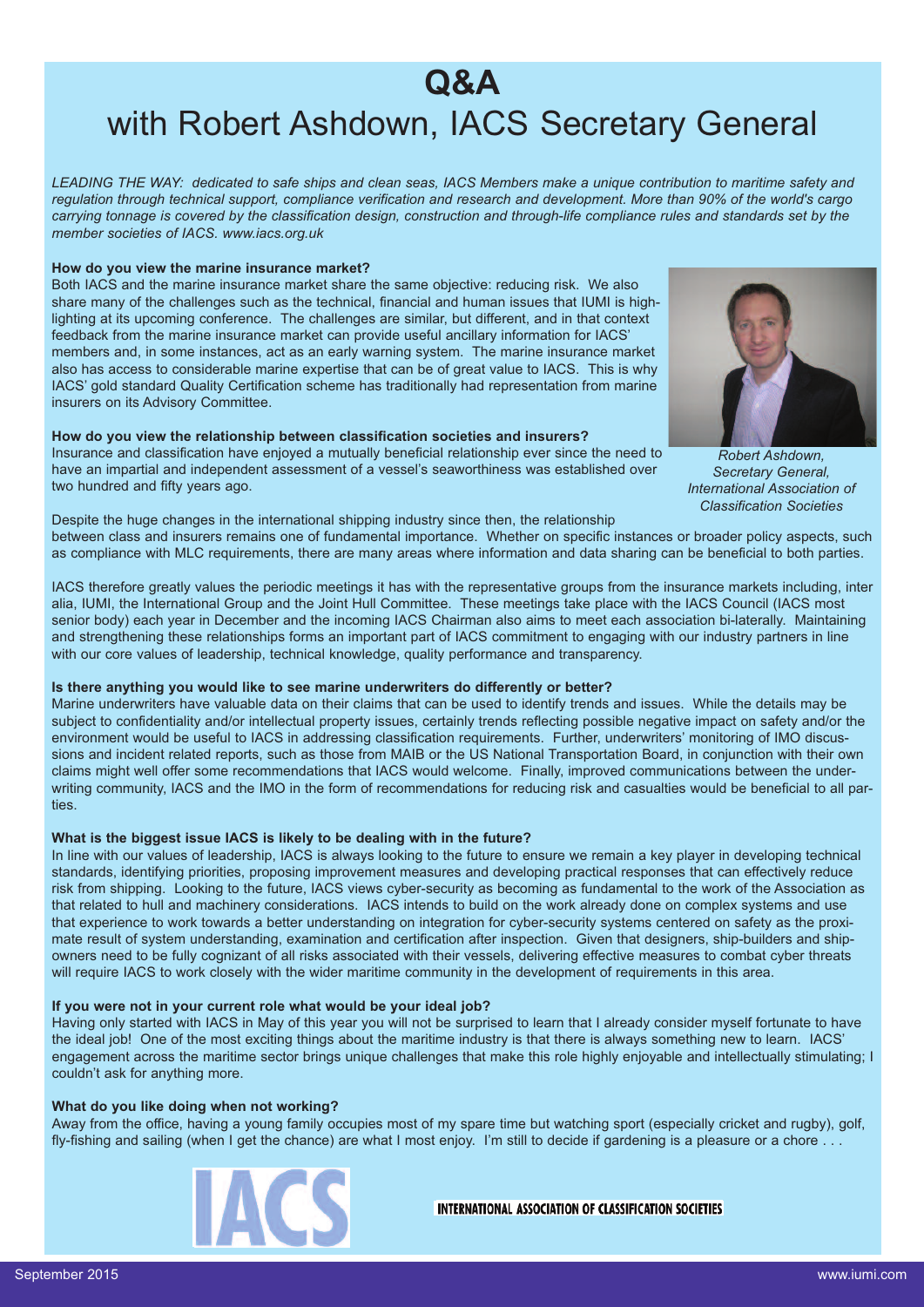### CTU CODE

### Promoting a culture of safety in the supply chain

By Barry Tarnef, Vice President and Senior Risk Specialist, Loss Control Services, Chubb Group of Insurance Companies, and *member of the IUMI Loss Prevention Committee*

Loss and damage to goods in transit can often be traced back to failure in the packing of the cargo transport unit, including inadequate securing of cargo, overloading and incorrect declaration of contents. The new Code of Practice for Packing of Cargo Transport Units, or CTU Code, is designed to address these areas of concern to all supply chain stakeholders-shippers, transportation providers and intermediaries, cargo handlers and insurers.

The CTU Code is a joint publication of the International Maritime Organization (IMO), the International Labour Organization (ILO), and the United Nations Economic Commission for Europe (UNECE). It is a voluntary set of global standards for the handling and packing of shipping containers and other cargo conveyances for transportation by land and water.

The 100+ page Code consists of 13 chapters along with 10 referenced annexes and five appendices, as well as related informational material. The annexes and appendices provide a deeper dive with quantitative data supported by useful tables, charts and illustrations. Following is a brief overview highlighting what you can find in the Code.

Chapter One outlines the scope, purpose and how to use the document. Chapter Two identifies and defines terms used throughout the publication.

Chapter Three provides the basic requirements (in dos and don'ts format) for the safe packing and transportation of cargo highlighting the critical functional areas: planning, packing, securing (securement) and unpacking.

Chapter Four identifies chain of communication and responsibility and is supplemented by Annex 1 and 2 regarding necessary information and its flow among principal parties.

Chapter Five describes the anticipated transport conditions. It covers the environmental (mechanical and climatic) rigors a CTU will likely encounter in transit and touches upon the effects of acceleration, and associated shocks and vibration moments that are unique to each mode of transport. Annex 3 focuses on condensation, describing its physics and, more importantly, loss prevention measures.

Chapters Six, Seven and Eight assist in the selection of the appropriate transport unit based on its properties along with its suitability, in general, for the cargo and the intended mode and routing. Annex 4, 5 and 6 provide further guidance in these areas.

Chapter Nine, the core section of the Code, provides oversight on loading/stuffing operations (materials, manner and methods) augmented by information on packing principles, load distribution, capacity of cargo securing devices and the evaluation of the efficacy and efficiency of securement arrangements that are part of Annex 7. The packing of Dangerous Goods is the subject of Chapter 10.

Chapter 11 describes the actions required upon completion of loading the cargo transport unit and includes informative material on security seals, marking, labeling and placarding as well as documentation. Advice on receiving and unloading CTUs, with an emphasis on precautions for the health and safety of personnel, is part of Chapter 12.

Chapter 13 outlines the requisite qualifications of personnel engaged in loading a CTU with a notional training regimen considered in Annex 10. The complete document may be found at [http://www.unece.org/fileadmin/DAM/trans/doc/2014/wp24/CTU\\_Code\\_January\\_2014.pdf.](http://www.unece.org/fileadmin/DAM/trans/doc/2014/wp24/CTU_Code_January_2014.pdf )

As future versions of the CTU Code are developed, IUMI and the Loss Prevention Committee will be involved in providing editorial as well as technical revisions to this invaluable work.

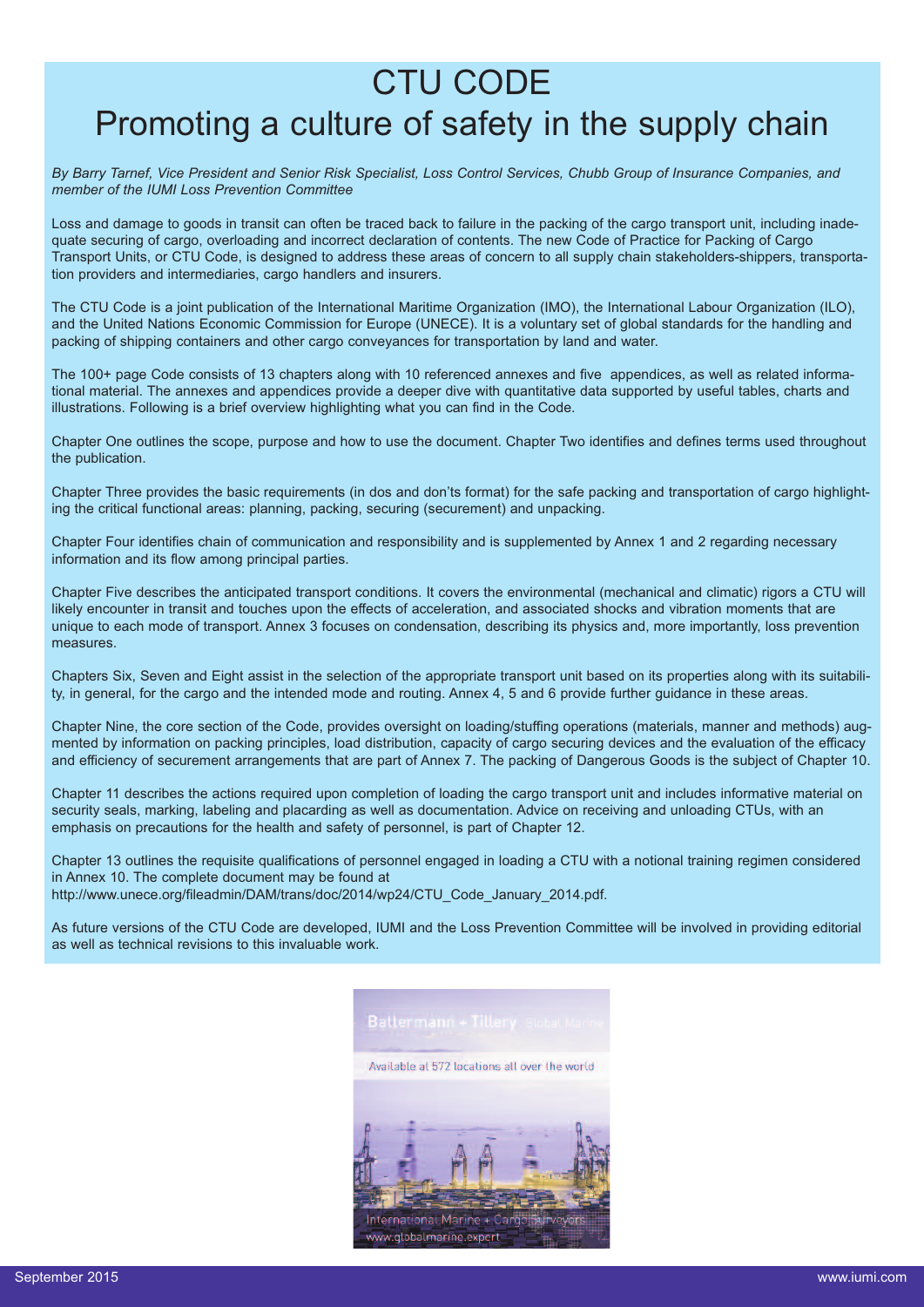# An update on the Reform of the York-Antwerp Rules

*By Ben Browne, Partner at Thomas Cooper LLP and member of the IUMI Salvage Forum*

The purpose of this article is to give a brief update on the proposals emerging from the International Working Group (IWG) of the Comité Maritime International (CMI), who are trying to arrive at a compromise set of York-Antwerp Rules (YAR) which govern the adjustment of General Average (GA), for adoption in May 2016.

1. Salvage: Salvage will be included in general average unless the position of the parties to the Common Maritime Adventure (CMA) would not be significantly altered by an adjustment being published. Most of the parts of the new Rule VI have been agreed except the precise operation of the new clause.

2. Interest: Under YAR 1994 interest is charged at 7%. Under the YAR 2004 it is fixed annually by the CMI (currently at 2.75%). The proposed rate for the YAR 2016 is 4% over the 12 month ICE LIBOR rate for the currency of the adjustment.

3. Commission: Under YAR 1994 commission was charged on GA disbursements at 2%. This was abolished by YAR 2004 and it is proposed that the 2004 position on commission is maintained in the YAR 2016.

4. Crew wages and maintenance at a port of refuge: It is proposed that owners will continue to be entitled to recover crew wages and maintenance in general average while diverting to and from, and detained at a port of refuge.

5. Notifying adjusters of claims: Under Rule E parties to a GA must supply particulars of sums claimed in GA within 12 months of the loss or payment of the expense to be claimed in GA. If they fail to do this the adjuster may estimate the allowance. The adjuster's estimate may only be challenged within 60 days of notifying the party concerned and only then if "manifestly incorrect".

6. Notifying Adjusters of Recoveries: Parties will now have a duty to tell the average adjuster if they are pursuing a recovery of any sum claimed in GA and if they make a recovery in respect of such sum they must inform the adjuster within 60 days of such recovery being received.

7. Contributory values (Rule XVII): Small value cargoes may be excluded from an adjustment if the average adjuster considers the cost of including such interests in the adjustment would be disproportionate to their contribution.

8. Guidelines: For the first time YAR Guidelines will be introduced on the interpretation and operation of the proposed new YAR. The non-binding Guidelines will address issues concerning the application of Rule VI (salvage), the treatment of cash deposits (Rule XXII), general average security documentation, the role of the average adjuster, the mediation of disputes and the role of the GA surveyor. A Standing Committee on the Guidelines consisting of representatives of stakeholder interests (including IUMI) reporting to the CMI Executive Committee will monitor the Guidelines. The Guidelines are currently being drafted.

9. Other Changes: include proposed amendments to the YAR provisions on Tug & Tow (Rule B), the holding of cash deposits as GA security (Rule XXII) and Port Charges (Rule XI), and the treatment of anti-pollution expenses (Rule XI (d) (iv)).

Three areas of disagreement between IUMI and the International Chamber of Shipping remain concerning Non-Separation of Interest Agreement in Rule G, the treatment of temporary repairs of accidental (as opposed to sacrificial) damage at a port of refuge in Rule XIV (b) and differential salvage settlements.

For Ben Browne's full update on the Reform of the York-Antwerp Rules please visit [http://www.thomascooperlaw.com/an-update](http://www.thomascooperlaw.com/an-update-on-the-reform-of-the-york-antwerp-rules/)[on-the-reform-of-the-york-antwerp-rules/](http://www.thomascooperlaw.com/an-update-on-the-reform-of-the-york-antwerp-rules/) or please visit [http://www.iumi.com/.](http://www.iumi.com/)

### WIKBORGIREIN



OSLO · BERGEN · LONDON · SINGAPORE · SHANGHAI · KOBE

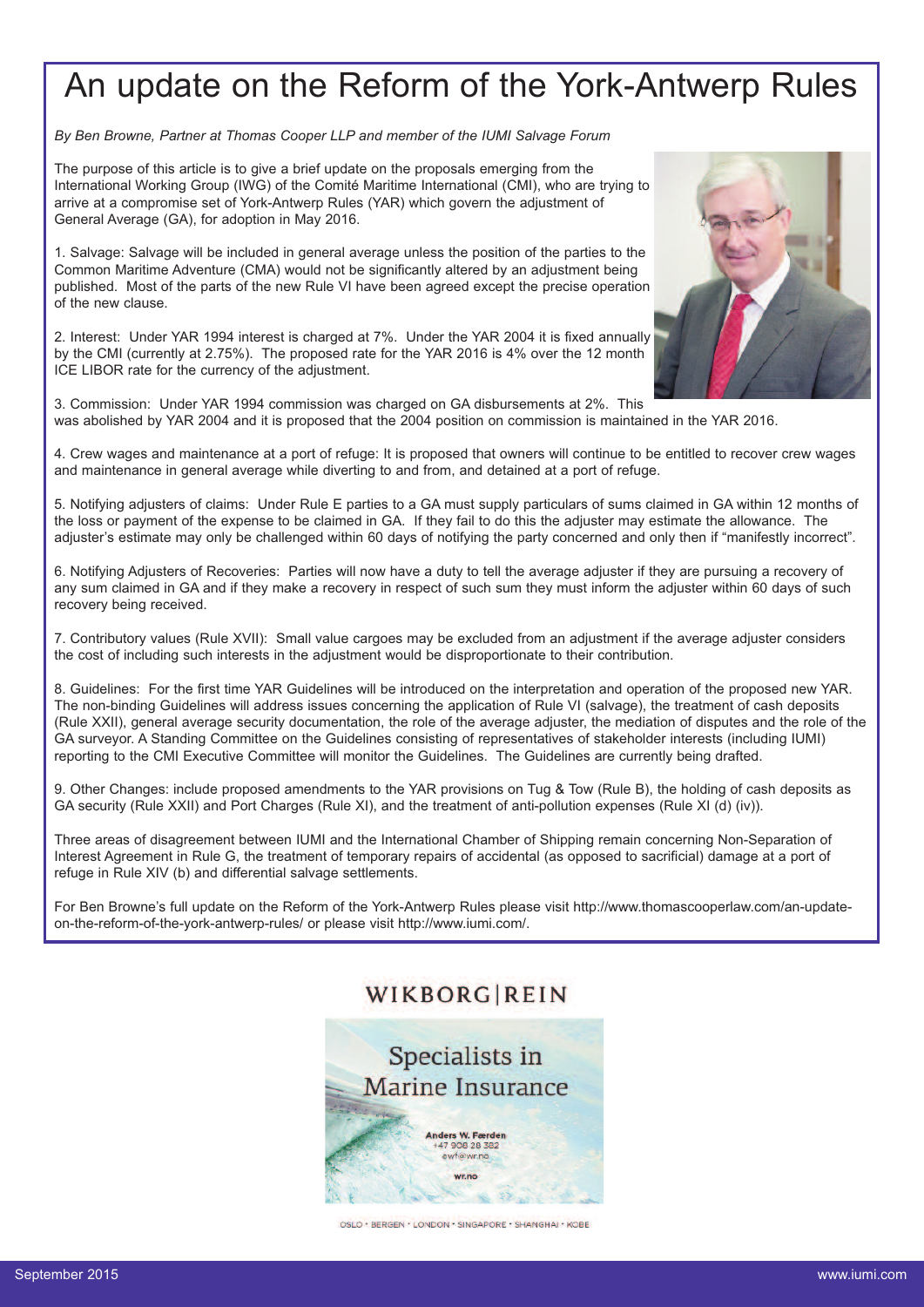### New Suez Canal project

By Mohamed H. Farghaly, General Manager Marine Cargo, Suez Canal Insurance and IUMI Loss Prevention Committee Member

The idea of connecting the Mediterranean Sea to the Red Sea dates back 40 centuries when the Canal of the Pharaohs (also called the Ancient Suez Canal) was built under the reign of King Senusret III, Pharaoh of Egypt (1887 – 1849 BC).

After ten years of construction the Suez Canal was opened to navigation in November 1869, allowing ships to travel between Europe and South Asia without navigating around Africa. When originally built the canal was only 25 feet deep by 72 feet wide at the bottom by 200-300 feet wide at the surface. Continued works to the canal, such as widening and deepening has never ceased, and in August 2014 a construction project was launched to expand and widen the Ballah Bypass and Great Bitter Lakes Bypasses, named the New Suez Canal.

The objective behind the project is to add a new second shipping lane, total length of 35km, to the existing canal, whilst expanding and deepening sections of the existing canal by 37km, allowing ships to sail in both directions and to minimize the waiting time for transiting ships. Moreover, it will reduce the time required for a ship to pass through the canal and increases the capacity of the waterway, a great positive in anticipation of the expected growth in world trade. The project was launched in conjunction with the Suez Canal Area Development project, which is a \$15 billion project aimed to expand trade and develop areas totaling 76,000 sq km around the canal. These two projects will add to the importance of the Suez Canal, and make it the route of choice for ship owners.

Highlights of the New Suez Canal project include:

• The total volume of dry excavation work amounted to 250 million cubic meters, at an approximate cost of US\$550 million. 4,500 pieces of equipment and machinery were utilized and 84 Egyptian companies were involved, successfully completing the work in under a year.

• The dredging works amounted to about 258.8 million cubic meters of soil, at an approximate cost of US\$2.1 billion. 45 dredgers were engaged and six international dredging companies were used.

• Revetment work extended along the canal, with a length of 100km, at an approximate cost of US\$1.3 billion.

• The expansion of the canal and tunnels had a projected cost of around US\$8.4 billion. Half of this amount was estimated for digging the new canal and the other half for six new tunnels.

• Increasing the double sections of the Suez Canal by 50% shortens the transit time from 18 hours to 11 hours, and minimizes the waiting time to three hours at most. The number of ships the canal can manage on a daily basis has also increased.

• The project was scheduled to be completed in five years which was later reduced to three years before President El Sisi ordered it be completed in one year – this was successfully achieved.

Vice Admiral Mohab Mamish, Chairman of the Suez Canal Authority has announced that the new Suez Canal, with a depth of 66ft, is ready and safe for large ship navigation under the responsibility of Suez Canal Authority. The official opening took place on 6 August 2015 with Mr. A. El Sisi, President of Egypt, and other prominent guests from around

the world in attendance.



Widening and deepening of the **Ballah Bypass** 

Drilling a 35 km canal from the 60 km mark to the 95 km mark (from Ballah **Bypass to Bitter Lakes)** 

Widening and deepening the Bitter Lakes (length 37 km including Ballah Bypass)

Digging of four connecting channels (connecting the old and the new canals) at 65, 75, 84 and 94 km



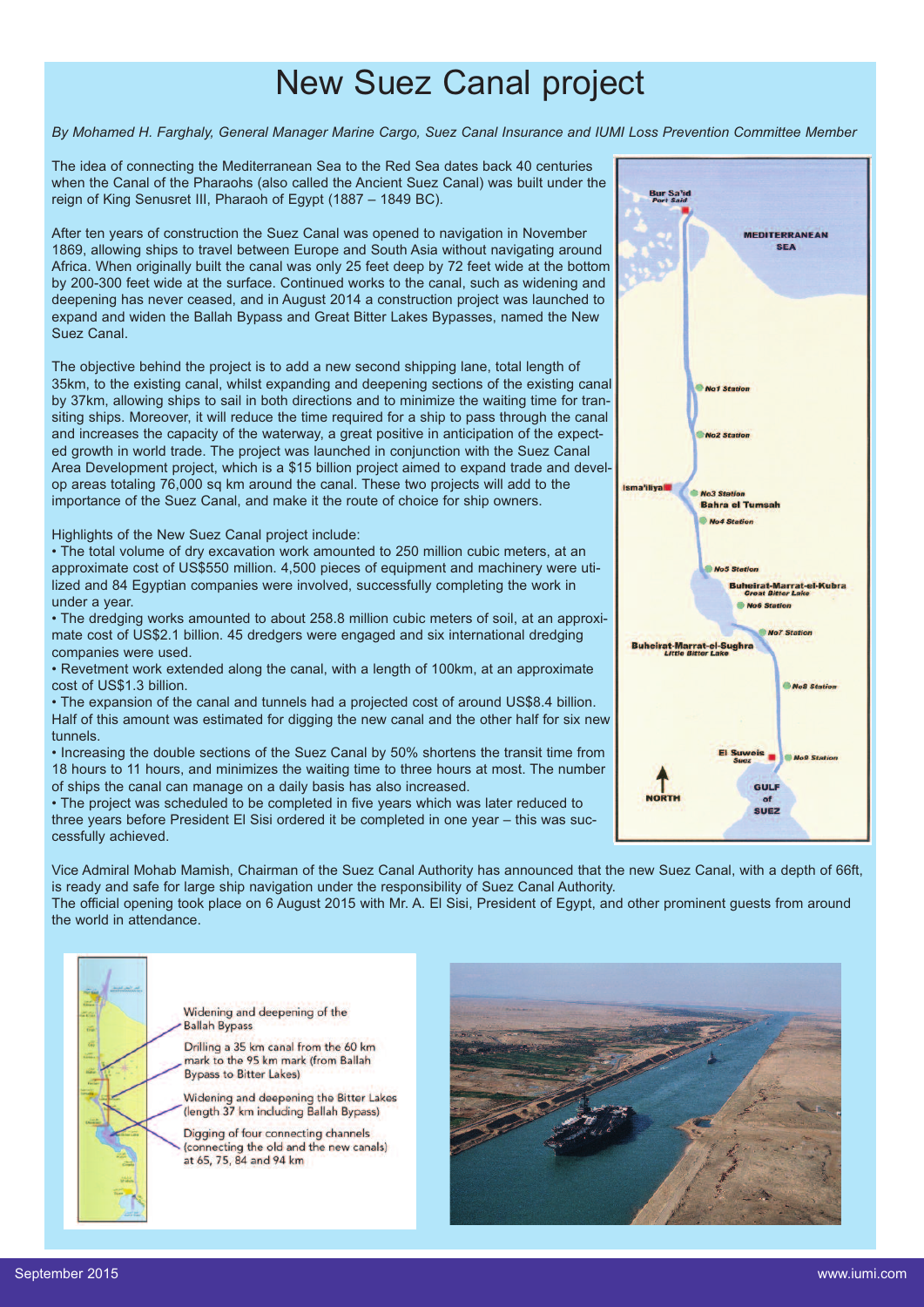### Preview of the Berlin conference

### *By Lars Lange, IUMI Secretary General*

The IUMI event of the year, the IUMI Annual Conference, is just a few days away and looks set to be another big success with over 600 conference participants from 40 different countries attending. The conference is coming back to where it all began - Berlin. Following the recession of 1870, German underwriters took the initiative to form Internationaler Transport - Versicherungs - Verband in Berlin on 8 January 1874, which later became IUMI. The purpose of this initiative was to create an association "where the members could discuss business matters of common interest with the purpose of agreeing upon principles concerning the management of marine insurance business". Now, 141 years on IUMI has grown to be THE voice and representative body of the marine insurance industry worldwide.



This year's conference is headline sponsored by Munich Re and Swiss Re Ltd, with a further 27 sponsors

kindly supporting. Most relevant stakeholders (eg BIMCO, ICS, ISU, IACS, Intertanko, IG P&I, AMD, CMI) in the marine insurance industry will be represented, and over the course of three days delegates will discuss the current marine insurance issues under this year's common theme "Technical, Financial & Human Factors – is there a new normal?"

IUMI's President and Technical Committee Chairmen will host nine workshops in total, and some of the key highlights include:

- The President's Workshop – "Digitalisation and cyber threat in the maritime industry"

- Offshore Energy Workshop – "Oil Price Volatility. The Impact!"

- Ocean Hull Workshop – "Keeping pace with developments in the world fleet and challenges withing the salvage industry"

- Legal & Liability Workshop – "Classification - Current issues and future challenges"

- Political Forum – "Theft Prevention – IUMI position and recommendations"

Plus many more. Notably, on Monday 14 September, the Facts & Figures Committee will be publishing the new IUMI market statistics and taking a look the trends in the marine insurance industry for 2014.

Once again this year's conference looks set to be highly topical and interesting and we look forward to seeing you there!



# Address by the IUMI Secretary General

#### *By Lars Lange, IUMI Secretary General*

IUMI is very pleased to announce that Verweij Hoebee Groep, BMT Surveys Rotterdam and BMT Surveys Antwerp, part of the BMT Survey Group, has joined the association of IUMI Professional Partners (IPP). IUMI's IPPs come from varying professions from across the world and all are closely related to IUMI's core business - the global marine insurance industry. The BMT group is a leading engineering, science and technology consultancy, operating mainly in the maritime sector. With over 1,500 professionals located across 60 offices in Europe, Asia and the Americas, the BMT group draws upon a wide range of experience and expertise to provide high-quality, high-value products and services.

The Verweij Hoebee Group, as part of BMT, is a marine survey and engineering company which mainly focuses on technical and nautical surveys for Hull and Machinery Underwriters. The company also provides valuations for owners and banks, and technical inspections are also a part of their work scope. All the surveyors have a maritime background and are highly technically skilled. The group of companies consists of Verweij & Hoebee (Amsterdam) and D. Hoebee B.V. (Rotterdam).

The IUMI Education Programme, introduced at the beginning of 2015, is progressing well. Step by step additional services are being prepared and initiated. There will be a new IUMI education link incorporated on the IUMI homepage which will lead members to the existing programmes of national IUMI member associations and provide important information. IUMI is currently in discussions with external service providers to preparing its own education courses. These are planned to be launched in the near future.

In connection with IUMI's new communication strategy, a completely new homepage is currently under construction and will be launched in 2016. The new homepage will enable IUMI to communicate more actively with members and allow easier access to as much topical marine insurance information as possible. It will also strengthen IUMI's links with modern media platforms.